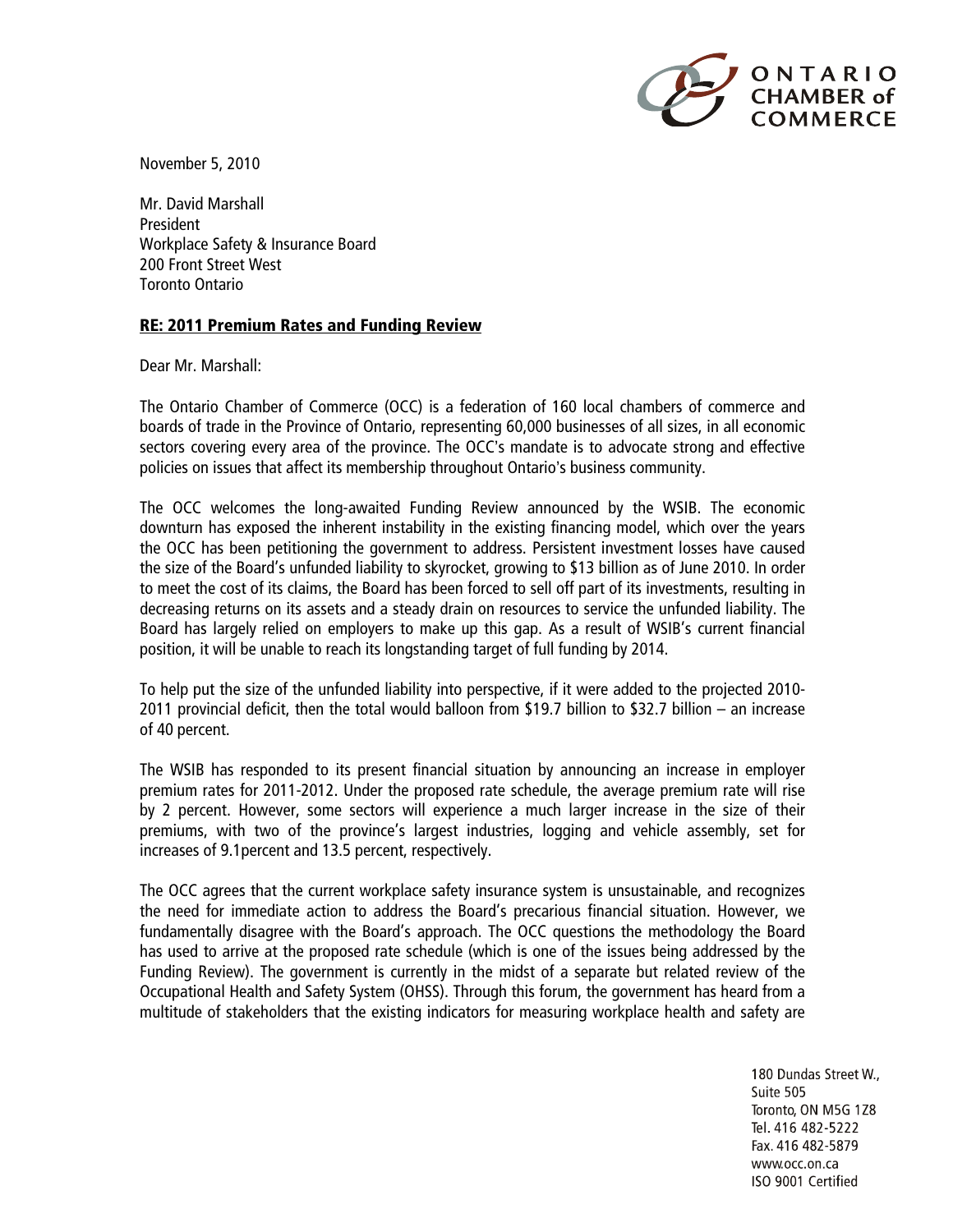not an accurate indication of private sector performance. By relying on existing measures to set premium rates, the Board risks penalizing certain sectors of the economy on the basis of inconclusive evidence.

The lack of credible private sector data speaks to a larger issue of accountability at the Board. Employers participating in the OHSS review are in agreement that, as currently structured, the Board is not administered cohesively or effectively. Although the board has spent considerable resources on prevention and incentive programs designed to reduce the overall cost of the system, it has been unable to realize any substantial savings. Part of the problem is that the Board lacks the necessary mechanisms for outreach and consultation to achieve its objectives. Due to a low level of business engagement, the Board's mitigation programs are not well aligned with business practices or culture. The decision to raise premium rates is an example of policy developed without taking into account the input and views of the private sector.

In addition, the Board lacks a clearly defined internal responsibility system. With respect to the prevention mandate alone, administrative responsibility is dispersed between the Board and 12 individual Health and Safety Associations. This results in an overlap of expertise, duplication of programs, and unnecessarily high compliance costs.

The Auditor General reviewed the WSIB in 2009. The AG's report revealed that government intervention in the Board's operations further compromised its independent oversight function. It attributed the Board's poor financial performance in part to a political "balancing act" between employer premiums and worker benefits. It noted that although Ontario already has the highest average premium rates of any province, legislative changes increasing the amount of worker benefits have placed a growing strain on the system. As a result of the WSIB's administrative and operational deficiencies, the AG concluded that significant structural changes are needed to ensure that the Board will be able to adopt the sound financial management practices required to meet its future financial obligations.

The WSIB must take immediate action to address the concerns raised by employers and the Auditor General. However, given the state of the economy, a premium rate increase is an inadvisable option. At a time when market confidence remains fragile, and a soaring Canadian dollar is hurting the competitiveness of Canadian exporters, the proposed payroll tax hike would deal a serious blow to Ontario businesses. In the current climate, the WSIB should be seeking to stimulate, not deter, investment.

The OCC strongly recommends that the WSIB reverse its decision to increase premiums and freeze rates at the current level. WSIB should allow the Funding Review to determine the best options on a go forward basis. Given the lack of concrete evidence to support a selective premium increase, the WSIB must rigorously assess the viability of this option alongside all alternative measures available to streamline operations, improve efficiency, and shed costs. In determining the best approach, the government must ensure that it consults extensively with each of the affected sectors and proceeds on the basis of objective evidence.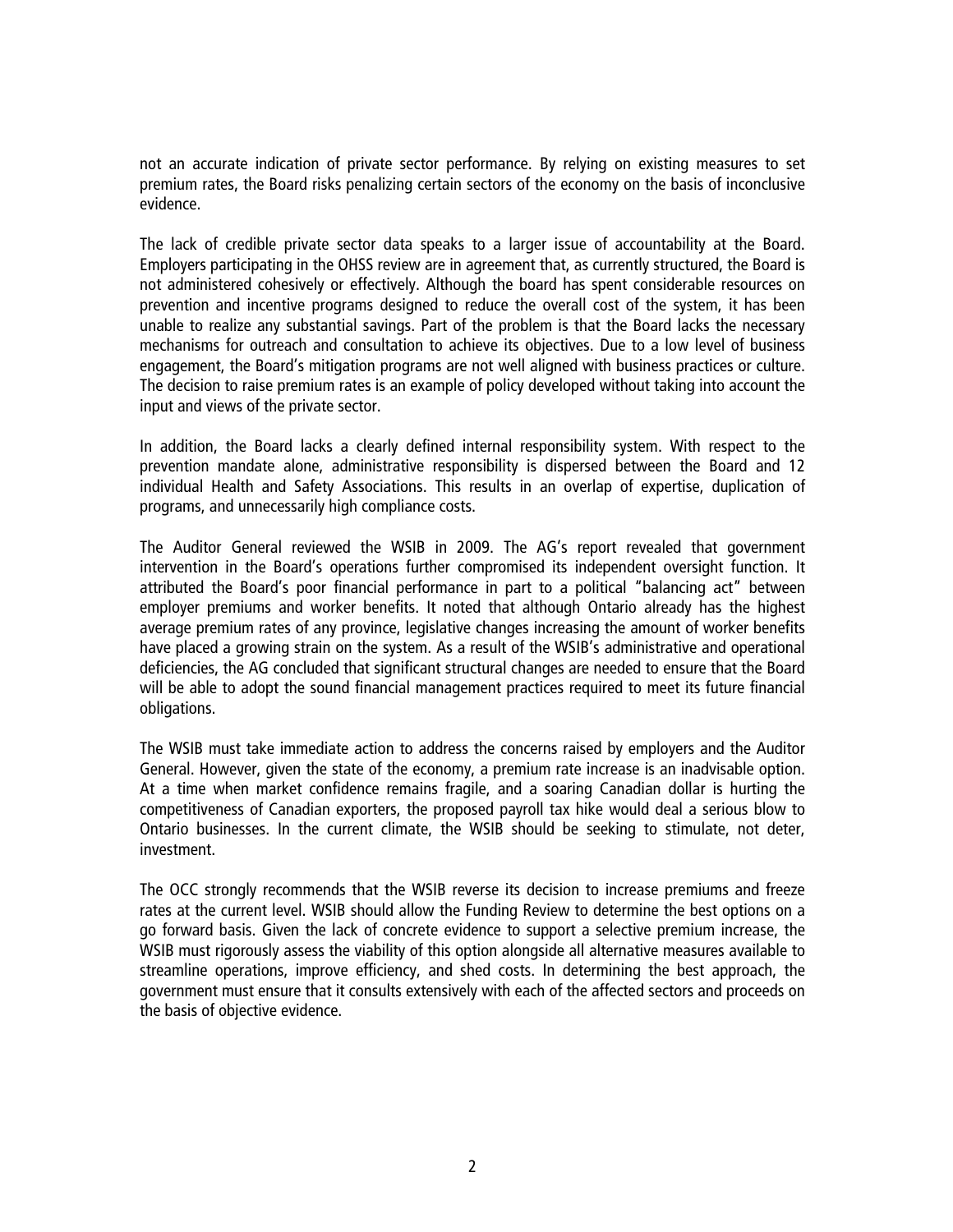Through the OHSS review the government has been presented with a number of options for improving the overall performance of the health and safety system. A lack of clarity and leadership with respect to the WSIB's prevention function has been a key theme of the review. One of the proposals being considered by the review panel is the creation of a parallel prevention structure governed by a multistakeholder Board of Directors. The aim is to increase stakeholder involvement in the development of prevention programs and consolidate responsibility for prevention standards and performance metrics in one organization. The new functional entity would be aligned with the Ministry's enforcement activities to ensure a co-ordinated approach to prevention in the workplace. Under the new system, responsibility for incentives and insurance provision would remain with the WSIB.

The OCC agrees that greater accountability and streamlining are necessary to achieve improved health and safety outcomes and reduced costs. The principles guiding the proposed changes to the prevention system are a step in the right direction. However, they do not address the biggest cause of inefficiency in the Occupational Health and Safety System, namely, the legislated state monopoly on the provision of workplace safety insurance.

The Ontario experience has shown that the motivations driving government decisions about insurance benefits and premiums are often at odds with the principles of prudent fiscal management. Incentives to keep operational and administrative costs to a minimum are diminished due to a lack of competition in the marketplace. For these reasons, the trend in North America has been to move away from state-owned workers' compensation funds towards privatization and market competition. A growing body of evidence suggests that such policies can have an immediate impact on the size of premiums, range of products, level of claims disputes, and efficiency of claims management. For example, a mere two years after West Virginia moved to privatize its publically funded insurance system, employers had experienced a 30 percent reduction in premium costs, and the unfunded liability had shrunk from \$3.2 billion to \$1.9 billion. Several other jurisdictions are now moving to emulate the West Virginia model.

In its report, the AG indicated that significant structural changes would be required to ensure that the WSIB is governed in a more efficient and sustainable manner. In light of this observation, the OCC feels that the government, as part of its long-term strategy for building a successful Occupational Health and Safety System, must use the present OHSS and Funding reviews as an opportunity to seriously consider the advantages and disadvantages of creating a competitive market for workplace safety insurance. Along these lines, the government should broaden the scope of the Funding Review to include both the feasibility of privatizing the WSIB as well as giving employers the option to opt out of WSIB and use private insurers where there is equal or better coverage. Moving towards a competitive marketplace for workplace safety insurance would enable the government to improve the system for all stakeholders by promoting greater efficiency and flexibility for employers, and ensuring that employee benefits are managed in accordance with industry standards for transparency, quality and service. In order to make the best choice for the citizens of Ontario, the WSIB must ensure that privatization and market competition are included in the debate.